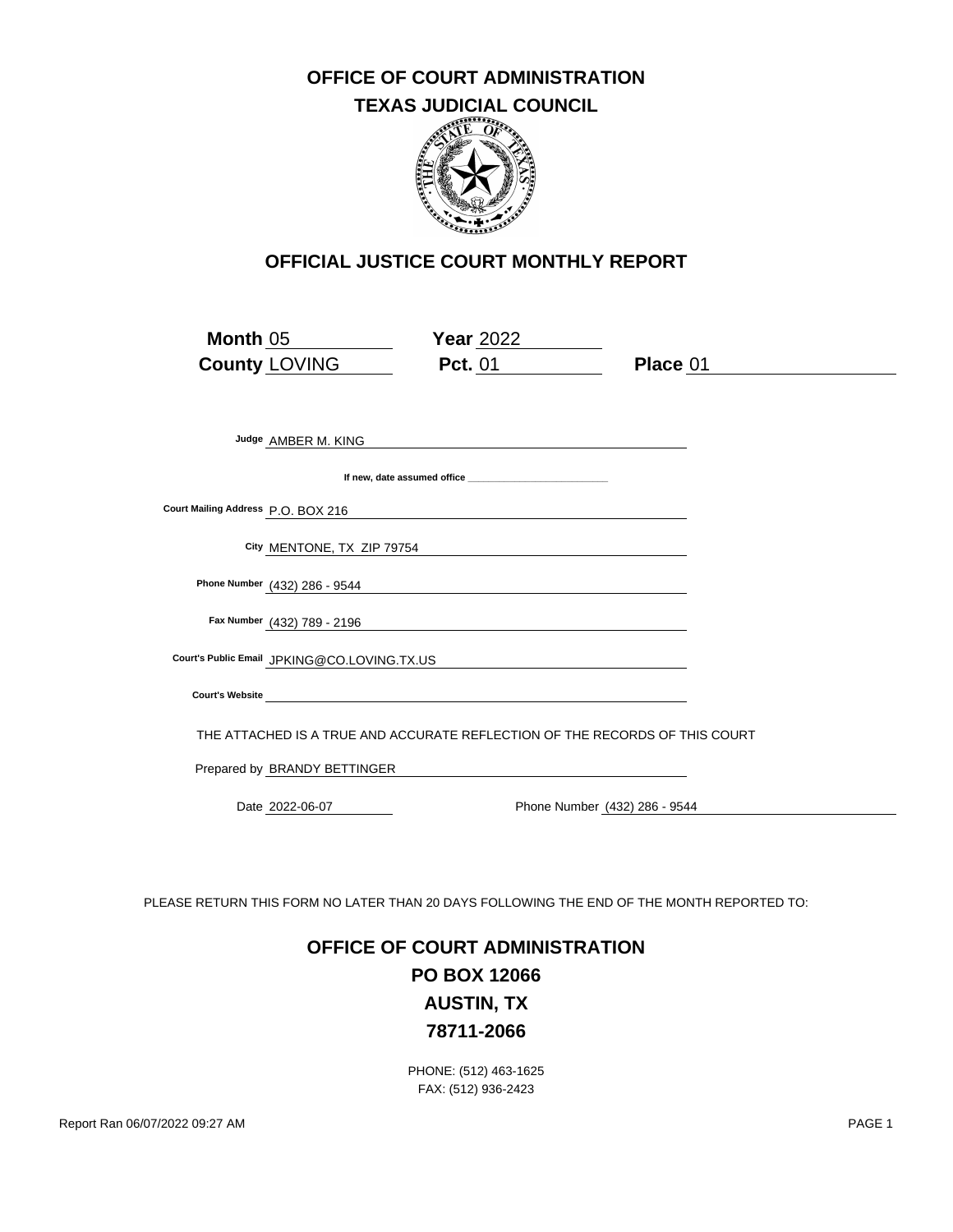## **CRIMINAL SECTION**

| Court LOVING 0101                                   | <b>Traffic Misdemeanors</b> |                | <b>Non-Traffic Misdemeanors</b> |                   |                 |                     |
|-----------------------------------------------------|-----------------------------|----------------|---------------------------------|-------------------|-----------------|---------------------|
| Month 05<br><b>Year 2022</b>                        | Non-Parking                 | Parking        | County<br>Ordinance             | <b>Penal Code</b> | Other State Law | County<br>Ordinance |
| 1. Total Cases Pending First of Month:              | 1363                        | 13             | 0                               | 33                | 38              | 0                   |
| a. Active Cases                                     | 255                         | 3              | 0                               | 6                 | 4               | 0                   |
| b. Inactive Cases                                   | 1108                        | 10             | 0                               | 27                | 34              | 0                   |
| 2. New Cases Filed                                  | 183                         | $\overline{2}$ | 0                               | $\mathbf 0$       | 18              | 0                   |
| 3. Cases Reactivated                                | 32                          | $\mathbf 0$    | $\overline{0}$                  | $\mathbf 0$       | $\mathbf{1}$    | 0                   |
| 4. All Other Cases Added                            | $\Omega$                    | $\mathbf 0$    | $\overline{0}$                  | 0                 | $\Omega$        | 0                   |
| 5. Total Cases on Docket                            | 470                         | 5              | $\mathbf 0$                     | 6                 | 23              | $\Omega$            |
| 6. Dispositions Prior to Court Appearance or Trial: |                             |                |                                 |                   |                 |                     |
| a. Uncontested Dispositions                         | 146                         | 3              | 0                               | 3                 | 5               | 0                   |
| b. Dismissed by Prosecution                         | 8                           | $\overline{0}$ | $\Omega$                        | $\overline{0}$    | $\mathbf 0$     | 0                   |
| 7. Dispositions at Trial:                           |                             |                |                                 |                   |                 |                     |
| a. Convictions:                                     |                             |                |                                 |                   |                 |                     |
| 1) Guilty Plea or Nolo Contendere                   | $\mathbf 0$                 | $\mathbf 0$    | 0                               | $\mathbf 0$       | $\mathbf 0$     | 0                   |
| 2) By the Court                                     | $\overline{2}$              | $\mathbf 0$    | 0                               | $\mathbf 0$       | $\mathbf 0$     | $\mathbf 0$         |
| 3) By the Jury                                      | $\mathbf{1}$                | $\mathbf 0$    | $\overline{0}$                  | 0                 | $\mathbf 0$     | 0                   |
| b. Acquittals:                                      |                             |                |                                 |                   |                 |                     |
| 1) By the Court                                     | $\overline{\mathbf{c}}$     | $\mathbf 0$    | 0                               | $\mathbf{0}$      | $\mathbf 0$     | 0                   |
| 2) By the Jury                                      | $\mathbf 0$                 | $\overline{0}$ | 0                               | 0                 | $\mathbf 0$     | $\Omega$            |
| c. Dismissed by Prosecution                         | $\mathbf 0$                 | $\mathbf 0$    | 0                               | 0                 | $\mathbf 0$     | 0                   |
| 8. Compliance Dismissals:                           |                             |                |                                 |                   |                 |                     |
| a. After Driver Safety Course                       | 1                           |                |                                 |                   |                 |                     |
| b. After Deferred Disposition                       | $\mathbf 0$                 | $\mathbf 0$    | 0                               | $\mathbf 0$       | $\mathbf 0$     | $\mathbf 0$         |
| c. After Teen Court                                 | $\mathbf 0$                 | $\overline{0}$ | 0                               | $\mathbf 0$       | $\mathbf 0$     | 0                   |
| d. After Tobacco Awareness Course                   |                             |                |                                 |                   | $\mathbf 0$     |                     |
| e. After Treatment for Chemical Dependency          |                             |                |                                 | $\mathbf 0$       | $\mathbf 0$     |                     |
| f. After Proof of Financial Responsibility          | 3                           |                |                                 |                   |                 |                     |
| g. All Other Transportation Code Dismissals         | $\mathbf 0$                 | $\mathbf 0$    | 0                               | $\mathbf 0$       | $\mathbf 0$     | 0                   |
| 9. All Other Dispositions                           | $\mathbf 0$                 | $\mathbf 0$    | 0                               | 0                 | 1               | $\mathbf 0$         |
| 10. Total Cases Disposed                            | 163                         | 3              | 0                               | 3                 | 6               | 0                   |
| 11. Cases Placed on Inactive Status                 | 21                          | $\mathbf 0$    | 0                               | 3                 | $\mathbf 0$     | 0                   |
| 12. Total Cases Pending End of Month:               |                             |                |                                 |                   |                 |                     |
| a. Active Cases                                     | 1383                        | 12             | 0                               | 30                | 50              | 0                   |
|                                                     | 286                         | $\overline{c}$ | 0                               | $\mathbf 0$       | 17              | 0                   |
| b. Inactive Cases                                   | 1097                        | 10             | $\overline{0}$                  | 30                | 33              | $\mathbf 0$         |
| 13. Show Cause Hearings Held                        | 24                          | $\mathbf 0$    | 0                               | 5                 | $\mathbf 0$     | 0                   |
| 14. Cases Appealed:                                 |                             |                |                                 |                   |                 |                     |
| a. After Trial                                      | 0                           | 0              | 0                               | 0                 | 0               | 0                   |
| b. Without Trial                                    | 8                           | $\overline{0}$ | $\overline{0}$                  | 1                 | $\mathbf 0$     | 0                   |

Report Ran 06/07/2022 09:27 AM PAGE 2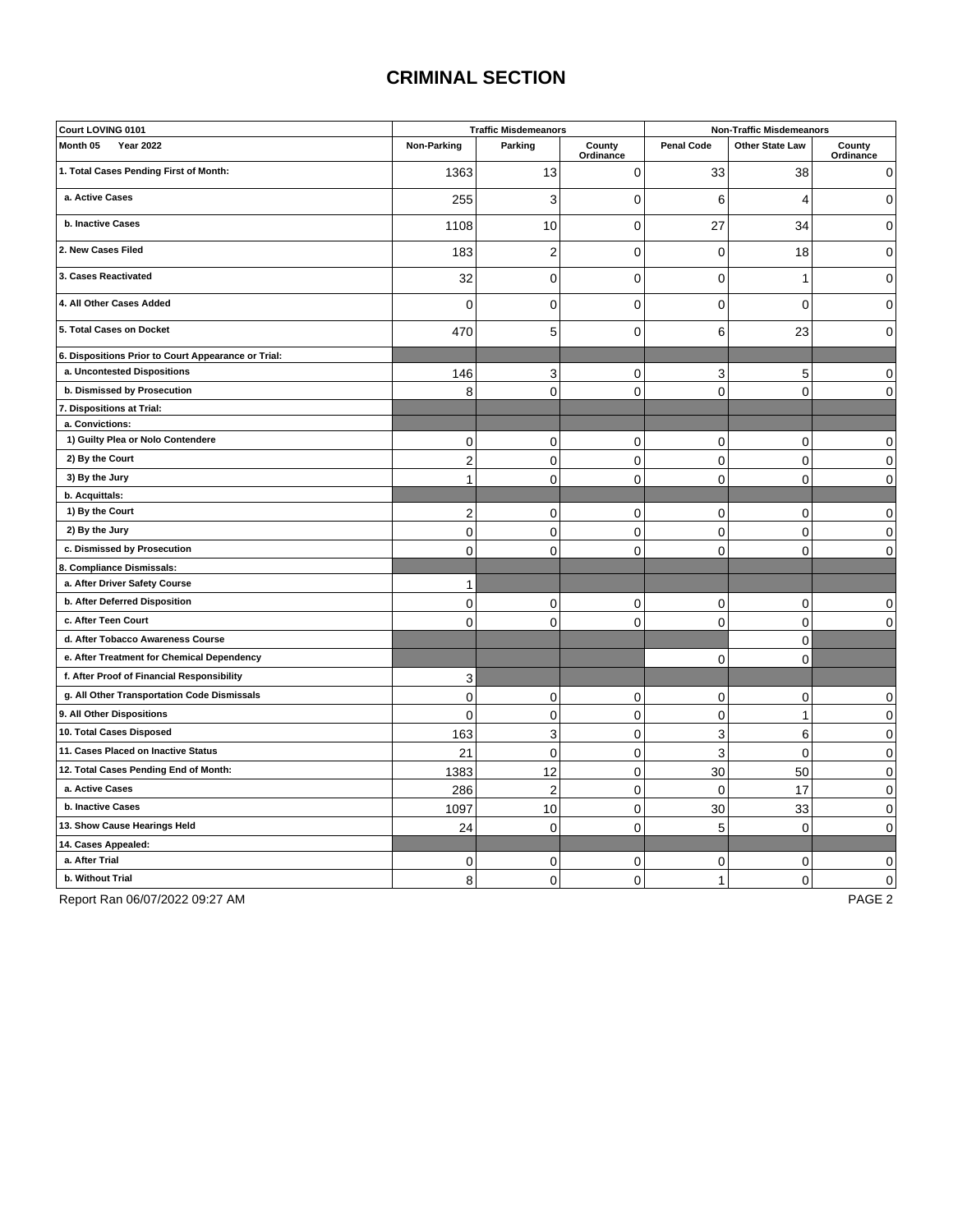#### **CIVIL SECTION**

| Court LOVING 0101                         |                    |                 |                     |
|-------------------------------------------|--------------------|-----------------|---------------------|
| Month 05<br><b>Year 2022</b>              | <b>Debt Claims</b> | Landlord/Tenant | <b>Small Claims</b> |
| 1. Total Cases Pending First of Month:    | 0                  | $\Omega$        | 0                   |
| a. Active Cases                           | $\mathbf 0$        | $\mathbf 0$     | $\mathbf 0$         |
| b. Inactive Cases                         | $\pmb{0}$          | $\pmb{0}$       | 0                   |
| 2. New Cases Filed                        | $\mathbf 0$        | $\mathbf 0$     | $\mathbf 0$         |
| 3. Cases Reactivated                      | $\mathbf 0$        | $\mathbf 0$     | $\mathbf 0$         |
| 4. All Other Cases Added                  | $\pmb{0}$          | $\pmb{0}$       | $\mathbf 0$         |
| 5. Total Cases on Docket                  | $\mathbf 0$        | $\mathbf 0$     | $\mathbf 0$         |
| <b>DISPOSITIONS</b>                       |                    |                 |                     |
| 6. Default Judgments                      | $\mathbf 0$        | $\mathbf 0$     | $\Omega$            |
| 7. Agreed Judgments                       | $\mathbf 0$        | $\mathbf 0$     | 0                   |
| 8. Trial/Hearing by Judge/Hearing Officer | $\mathbf 0$        | $\mathbf 0$     | $\mathbf 0$         |
| 9. Trial by Jury                          | $\mathbf 0$        | $\mathbf 0$     | $\Omega$            |
| 10. Dismissed for Want of Prosecution     | $\mathbf 0$        | $\mathbf 0$     | 0                   |
| 11. Non-suited or Dismissed by Plaintiff  | $\mathbf 0$        | $\mathbf 0$     | $\mathbf 0$         |
| 12. All Other Dispositions                | $\mathbf 0$        | $\mathbf 0$     | $\Omega$            |
| 13. Total Cases Disposed                  | $\mathbf 0$        | $\mathbf 0$     | 0                   |
| 14. Cases Placed on Inactive Status       | 0                  | 0               | $\overline{0}$      |
| 15. Total Cases Pending End of Month:     | $\mathbf 0$        | $\mathbf 0$     | $\mathbf 0$         |
| a. Active Cases                           | $\pmb{0}$          | $\mathbf 0$     | $\mathbf 0$         |
| b. Inactive Cases                         | 0                  | $\mathbf 0$     | $\mathbf 0$         |
| 16. Cases Appealed:                       |                    |                 |                     |
| a. After Trial                            | $\mathbf 0$        | $\mathbf 0$     | 0                   |
| b. Without Trial                          | 0                  | $\mathbf 0$     | 0                   |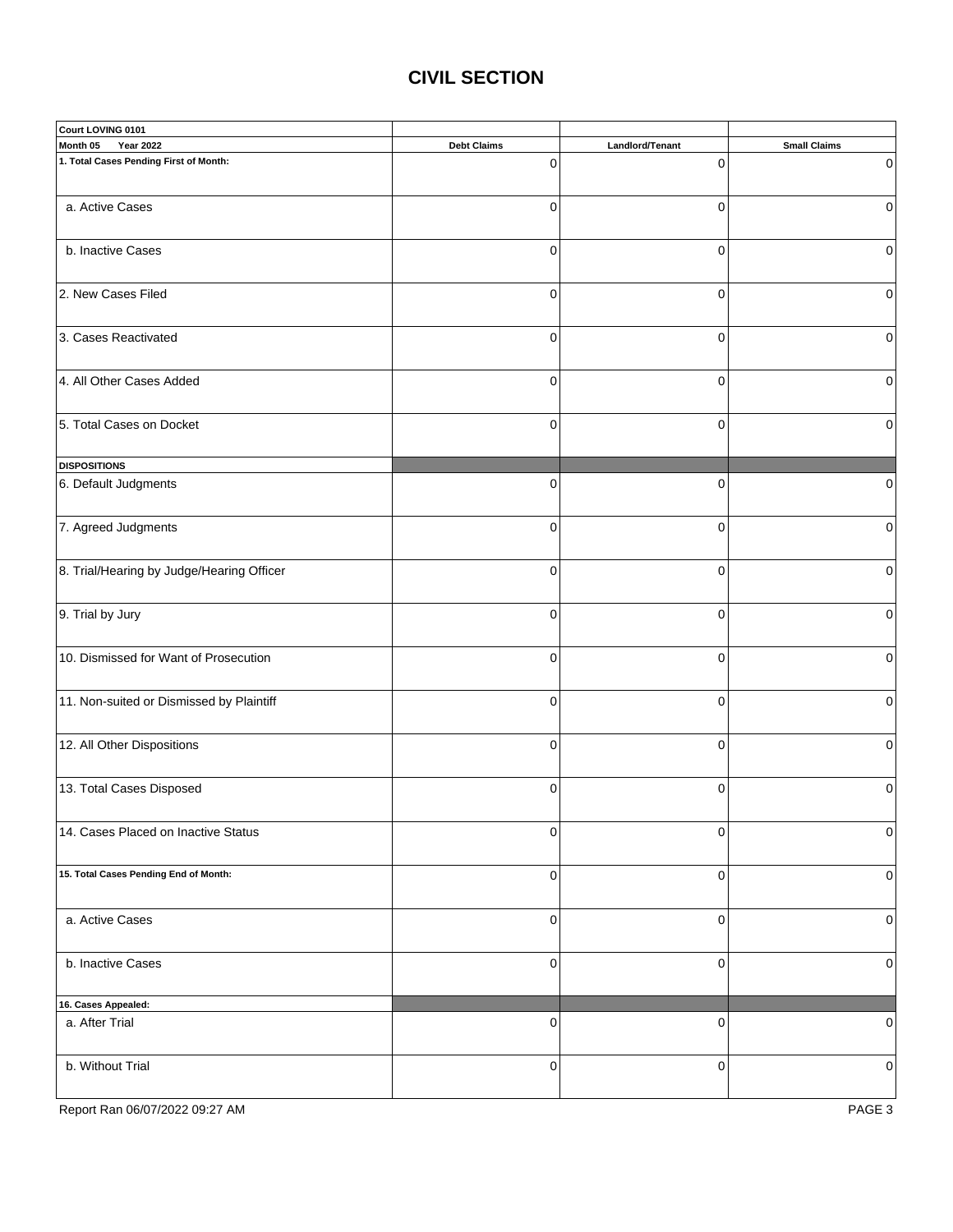### **JUVENILE/MINOR ACTIVITY**

| Court LOVING 0101                                                               |              |
|---------------------------------------------------------------------------------|--------------|
| Month 05<br><b>Year 2022</b>                                                    | <b>TOTAL</b> |
| 1. Transportation Code Cases Filed                                              | 0            |
|                                                                                 |              |
| 2. Non-Driving Alcoholic Beverage Code Cases Filed                              | 0            |
|                                                                                 |              |
|                                                                                 |              |
| 3. Driving Under the Influence of Alcohol Cases Filed                           | 0            |
|                                                                                 |              |
|                                                                                 |              |
| 4. Drug Paraphernalia Cases Filed                                               | 0            |
|                                                                                 |              |
| 5. Tobacco Cases Filed                                                          | 0            |
|                                                                                 |              |
|                                                                                 |              |
| 6. Truancy Cases Filed                                                          | 0            |
|                                                                                 |              |
|                                                                                 |              |
| 7. Education Code (Except Truancy) Cases Filed                                  | 0            |
|                                                                                 |              |
| 8. Violation of Local Daytime Curfew Ordinance Cases Filed                      | 0            |
|                                                                                 |              |
|                                                                                 |              |
| 9. All Other Non-Traffic Fine-Only Cases Filed                                  | 0            |
|                                                                                 |              |
|                                                                                 |              |
| 10. Transfer to Juvenile Court:                                                 |              |
| a. Mandatory Transfer                                                           | $\Omega$     |
|                                                                                 |              |
| b. Discretionary Transfer                                                       | $\Omega$     |
|                                                                                 |              |
|                                                                                 |              |
| 11. Accused of Contempt and Referred to Juvenile Court (Delinquent Conduct)     | $\Omega$     |
|                                                                                 |              |
| 12. Held in Contempt by Criminal Court (Fined and/or Denied Driving Privileges) | $\Omega$     |
|                                                                                 |              |
|                                                                                 |              |
| 13. Juvenile Statment Magistrate Warning:                                       |              |
| a. Warnings Administered                                                        | 0            |
|                                                                                 |              |
| b. Statements Certified                                                         |              |
|                                                                                 | 0            |
|                                                                                 |              |
| 14. Detention Hearings Held                                                     | 0            |
|                                                                                 |              |
|                                                                                 |              |
| 15. Orders for Non-Secure Custody Issued                                        | 0            |
|                                                                                 |              |
|                                                                                 |              |
| 16. Parent Contributing to Nonattendance Cases Filed                            | 0            |
|                                                                                 |              |
|                                                                                 |              |